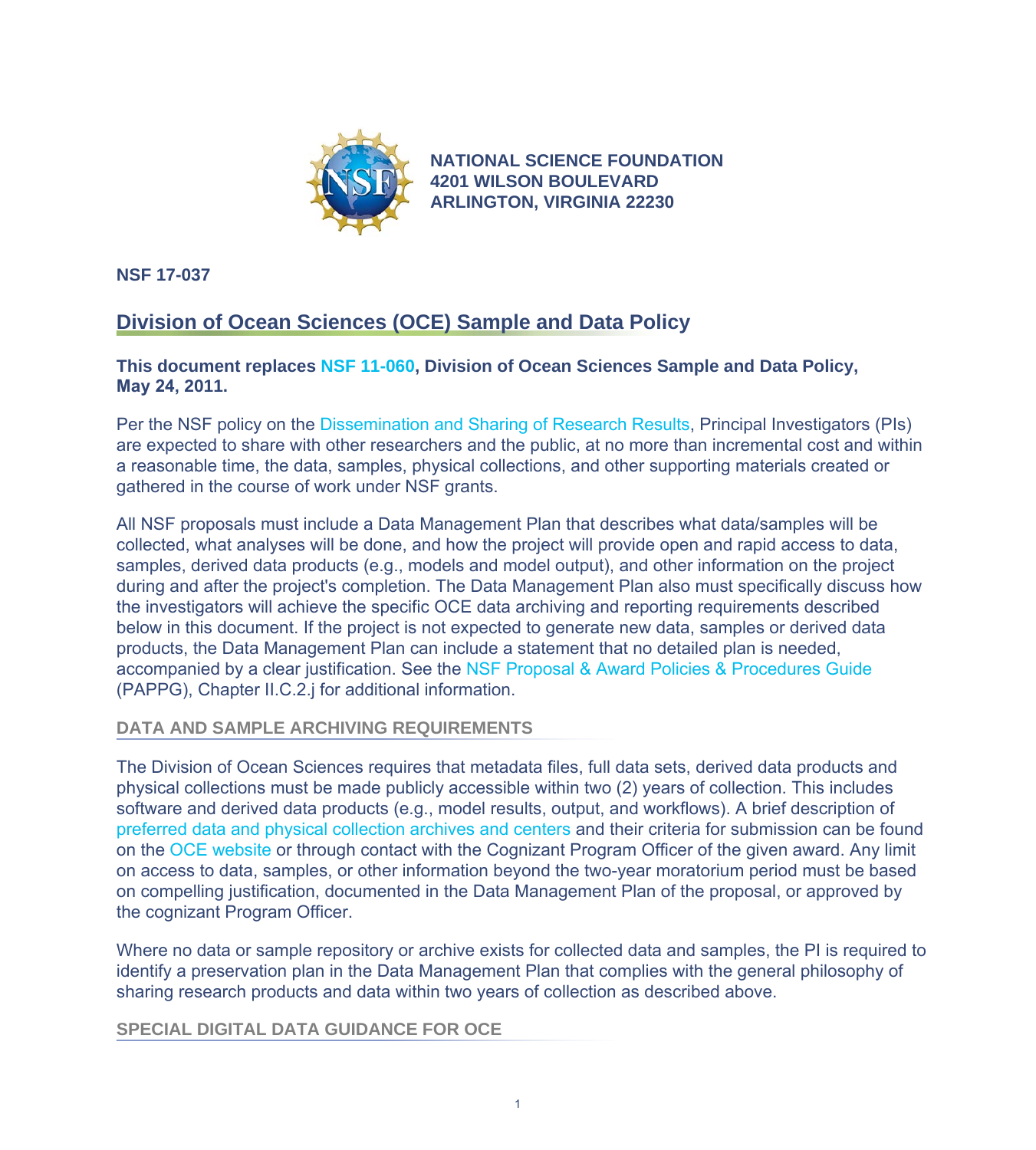For some ocean digital data there are designated Federal National Data Centers where these data must be deposited. These [Centers](https://www.nsf.gov/geo/oce/oce-data-sample-repository-list.jsp) and a brief description of the data they support can be found on the [OCE](https://www.nsf.gov/div/index.jsp?div=OCE) [website](https://www.nsf.gov/div/index.jsp?div=OCE) or through contact with a cognizant Program Officer. Submission of data to other databases does not eliminate the requirement for final deposition of data in these Federal National Data Centers. Some NSF-funded data management offices (see listing of on OCE website) deposit data submitted to them to NSF-approved Federal National Data Centers. If this is the case, the PI does not need to submit an additional copy to the appropriate National Center.

The Marine Geology and Geophysics (MGG) Program encompasses a wide range of data types and data formats for which they require deposition into specific data centers. During generation of any data management plan for MGG, please check with the cognizant Program Officer to help identify which repository is most appropriate for your digital data and/or data product. For MGG, any analyses tied to a physical sample must refer to the unique sample identifier number of the sample to which they are tied. MGG Investigators, whose data is served by the [IEDA \(Interdisciplinary Earth Data Alliance\)](https://www.nsf.gov/cgi-bin/goodbye?http://www.iedadata.org) data center should contact IEDA once they have been notified of an award and before starting work so they can register their awards and get the appropriate data submission forms and guidelines for submitting digital project data and metadata. The MGG Program strongly recommends that PIs use the [IEDA data](https://www.nsf.gov/cgi-bin/goodbye?http://www.iedadata.org/compliance/plan) [management plan tool](https://www.nsf.gov/cgi-bin/goodbye?http://www.iedadata.org/compliance/plan) to create data management plans for their NSF proposals.

All Climate Variability and Predictability Program (CLIVAR) data shall be made available no later than two (2) years after collection. However, several CLIVAR activities, like the Carbon/Global Hydrographic Survey, require PIs to submit data collected to the [CLIVAR and Carbon Hydrographic Data Office](https://www.nsf.gov/cgi-bin/goodbye?https://cchdo.ucsd.edu/) [\(CCHDO\)](https://www.nsf.gov/cgi-bin/goodbye?https://cchdo.ucsd.edu/) within six (6) months of collection.

Data collected by assets of the National Deep Submergence Facility (NDSF which at the present time includes the submersible Alvin, ROV Jason and AUV Sentry) should be archived at the Lamont Doherty Earth Observatory-hosted [Marine Geosciences Data System](https://www.nsf.gov/cgi-bin/goodbye?http://www.marine-geo.org/index.php) managed by IEDA. PIs collecting specialized data including multibeam bathymetry, magnetics and chemical data should check with IEDA data managers on how to best archive these data. Visual imagery data is archived at the [Woods Hole](https://www.nsf.gov/cgi-bin/goodbye?http://www.whoi.edu/data/) [Oceanographic Institution](https://www.nsf.gov/cgi-bin/goodbye?http://www.whoi.edu/data/) data repositories.

The [Biological and Chemical Oceanography Data Management Office \(BCO-DMO\)](https://www.nsf.gov/cgi-bin/goodbye?http://www.bco-dmo.org) is the primary data management archive for the Biological Oceanography and Chemical Oceanography programs, as well as several associated special programs. When awards are initialized, investigators should immediately contact BCO-DMO and register their projects by submitting project metadata. For projects where data cannot be served by BCO-DMO, or where they are more appropriately served by other community data repositories, metadata should still be deposited in BCO-DMO with links to the other data repositories.

PIs who employ genomic techniques should articulate a strategy for providing timely community access to the data collected and for establishing links between genomic and environmental data. Sequence data should be submitted to a publicly accessible data repository (e.g., [National Center for Biotechnology](https://www.ncbi.nlm.nih.gov/) [Information](https://www.ncbi.nlm.nih.gov/)).

**SPECIAL PHYSICAL SAMPLE SUBMISSION GUIDANCE FOR OCE**